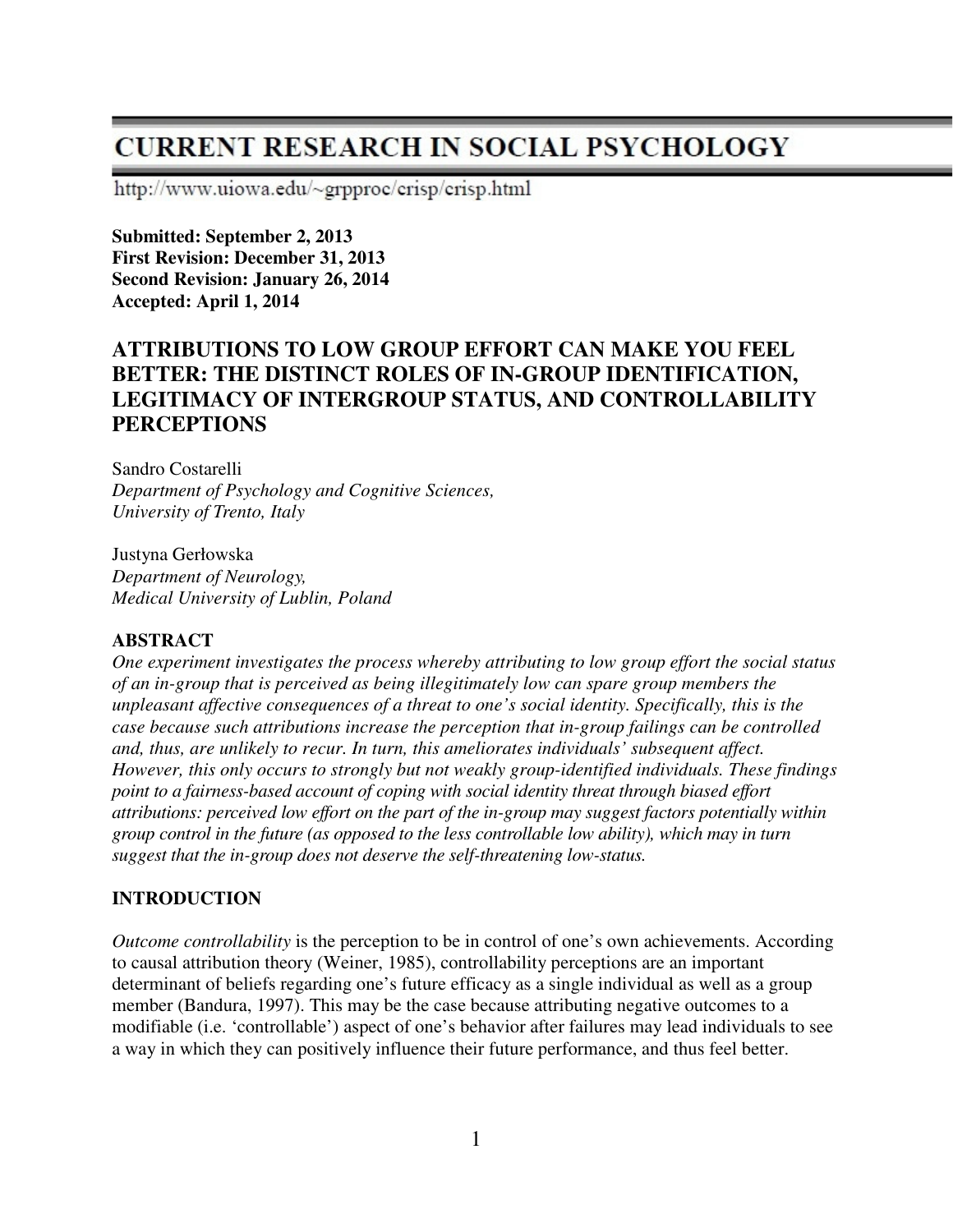Intrapersonal research (e.g., Janoff-Bulman, 1979) has provided support to this argument. However, no prior work has examined whether the instrumental value of controllability extends to the intergroup level. In order to fill in this gap, the present research focused on group members under 'intergroup threat'. Following negative group outcomes, individuals have been found to show temporary decreases in mood that may depend on (un)controllability attributions (e.g., Bernhardt, Dabbs, Fielden, & Lutter, 1998). However, consistent with social identity theory (Tajfel & Turner, 1979, 1986), this holds for strongly identified but not weakly identified group members (e.g., Hirt, Zilman, Erickson, & Kennedy, 1992). Conceivably, for threatening comparison outcomes to have psychological consequences, a sufficiently high degree of in-group identification is needed to develop a sense of group rather than individual responsibility (Ellemers & Barreto, 2001). In line with this prior work, intergroup threat has been found to elicit coping strategies only among strongly identified group members (e.g., Ouwerkerk, Ellemers, & De Gilder, 1999). By contrast, among weakly identified group members, poor group performance does not jeopardize social identity. As a consequence, they do not experience any threat to their social identity (Wann, 2006). For this reason, weakly identified group members have little need to enact coping strategies (Snyder, 1999).

#### *Low-effort Attributions As a Mediator*

Investigating the role of controllability among highly identified group members would warrant some insights into its driving mechanism. To this end, a second aim of the present work is to test the mediating role of *low-effort attributions* for in-group unfavorable outcomes of intergroup comparisons.

Consistent with social identity theory, because of the positive reflections on the self, group members may favor the in-group by making various types of biased causal attributions (Intergroup attribution bias: Hewstone, 1990). Among others, people have been found to attribute poor in-group outcomes to a lack of effort rather than ability (e.g., Feick & Rhodewalt, 1997). Existing evidence in the intrapersonal domain helps to make sense of the underlying attributional processes in this respect. On the one hand, people attribute in general human failure to relatively stable causes (e.g., Nicholls, 1975). On the other hand, individuals perceive ability as being a more stable cause over time as compared to effort (e.g., Martinko & Moss, 2004). This suggests that attributing one's own failure to a lack of ability is associated with a relatively likely failure over time and, hence, perceived as being uncontrollable. By the same token, attributing one's own failure to a lack of effort is associated with a relatively unlikely failure over time and, hence, perceived as being controllable. Prior intrapersonal research indirectly supports this notion by showing that own failure following low effort leads to inferences of high ability, thereby protecting from experiencing a threat to self-esteem (e.g., Covington & Omelich, 1981).

However, research shows that high identifiers tend to be in general the most biased ones in favor of the in-group in general (e.g., Jetten, Spears, & Postmes, 2004) as well as in pro-in-group biased attributions for group failures (e.g., Sherman, Kinias, Major, Kim, & Prenovost, 2007). Thus, we reasoned that high identifiers are motivated to attribute group failure to low effort rather than ability, but are actually limited by reality constraints in their ability to do so. These group members can only do so, and thus ameliorate their positive affect, when they perceive group failings as being illegitimate. This makes it unlikely for them that the group low-status is due to the group's low ability (a negative group characteristic that "is there to stay" given its high stability over time). Rather, they should be inclined to believe that the low-status is due to the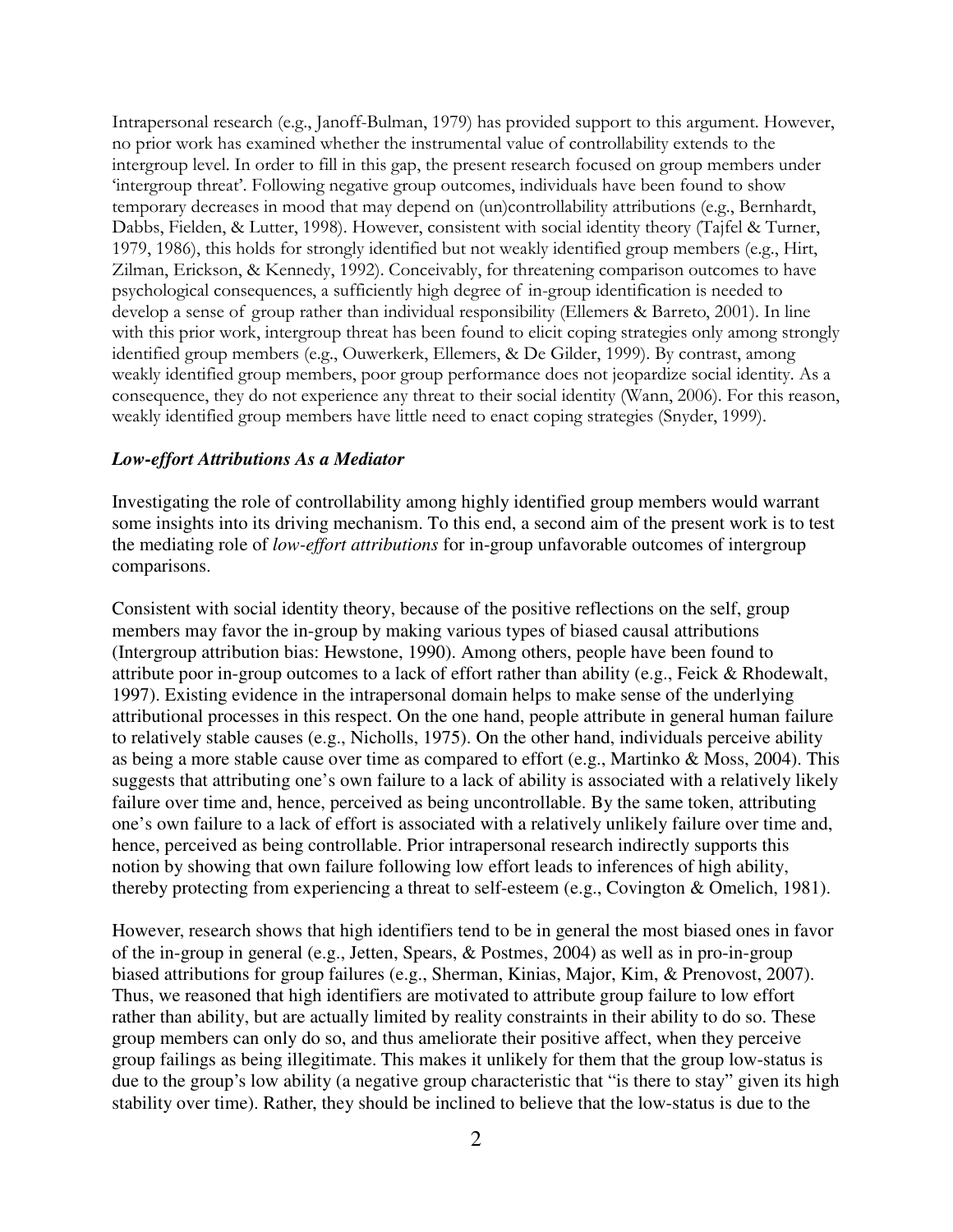group's low effort (a negative group characteristic that "is not there to stay" given its low stability over time). Only under these conditions, individuals are prone to view the group's poor performance in the aforementioned biased way as to account for the group disadvantage. Specifically, first, this should be the case because such attributions increase the perception that in-group failings can be controlled and, thus, are unlikely to recur. In turn, this should ameliorate individuals' subsequent affect. However, finally, this should only occur to strongly but not weakly group-identified individuals.

## **Hypotheses**

The present study examined the role of perceived legitimacy of intergroup status and in-group identification in moderating the self-protecting properties of biased low-effort attributions as a mediator of the controllability-positive affect relationship, when intergroup boundaries are perceived as being impermeable. Specifically, we tested whether people with strong but not weak group identification facing group unfavorable outcomes of intergroup comparisons that they perceive as being illegitimate are more prone to attribute such unfavorable outcomes to low group effort than low group ability because they view it as controllable by the group, and thus feel better, relative to people facing group unfavorable outcomes of intergroup comparisons that they perceive as being legitimate (*Hypothesis 1*). Further, for high identifiers facing illegitimate group unfavorable outcomes, we also tested whether these more pronounced low-effort attributions heighten their perceptions regarding group controllability on future outcomes of intergroup comparison (*Hypothesis 2*).

## **METHOD**

## **Participants and Experimental Design**

Eighty-four Italian high-school students participated in the study (males  $= 41$ ; mean age  $= 19.36$ ) with the consent of the representatives of the school.

Using bogus information, two experimental conditions manipulated the perceived legitimacy of an in-group unfavorable intergroup status differential. Specifically, its content concerned the poor performance of (representatives of) Italian high-school students (the in-group) in the yearly European sports competition relative to the performance of (representatives of) French highschool students (the out-group). Conceivably, participants viewed intergroup boundaries as impermeable. In the questionnaire, half of the participants (assigned to the high-legitimacy condition) read that the in-group unfavorable status differential resulted from statistical analyses conducted on the results obtained by the in-group and the out-group over the past 15 years in 10 individual and 10 team sports. The rest of the participants (assigned to the low-legitimacy condition) read in the questionnaire that the in-group unfavorable status differential resulted from statistical analyses conducted on the results obtained by the in-group and the out-group over the past 3 years in 2 individual and 2 team sports.

The research design was a Legitimacy (low[er] vs. high[er]) x continuous measures of In-group Identification, Ability/Effort, and Outcome Controllability attributions.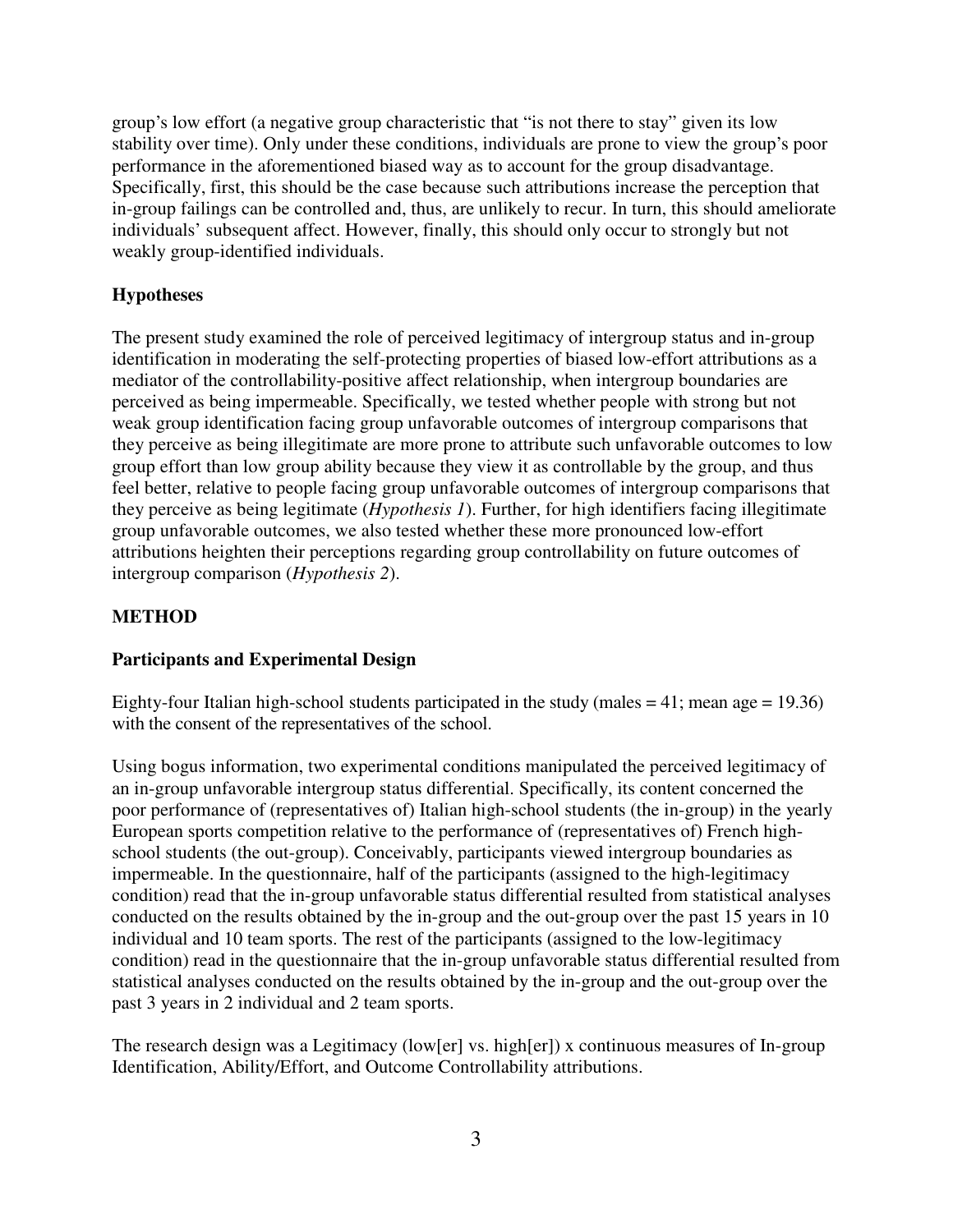#### **Procedure**

Before the start of a school conference, an experimenter invited students to take part voluntarily and fill in a questionnaire. Participants were then presented with a questionnaire in which, at the outset, they were asked to express their identification with the in-group (Italian high-school students). Then, depending on experimental conditions, participants were provided with bogus information instantiating a weaker or stronger perception of legitimacy regarding a group unfavorable intergroup status differential. Subsequently, all participants were asked to express their perceptions concerning the cause of the group unfavorable outcome of the intergroup comparison provided in the cover-story as being controllable by the group in future performance. Next, participants were asked to indicate whether they attributed the group unfavorable status differential more to low in-group effort or low in-group ability. Subsequently, dependent measures were taken. To this end, in the next page of the questionnaire, participants expressed their positive emotions. Finally, in the next page of the questionnaire, participants completed the manipulation check and provided demographic data. After all participants had completed the questionnaire, they were debriefed and thanked.

## **Measures**

Unless otherwise mentioned, all ratings described in this study were made on 6-point Likert-type scales ranging from 1 = *Not at all* to 6 = *Very much*.

## *Ingroup Identification Scale.*

Doosje, Ellemers, and Spears' (1995) four-item in-group identification measure was adapted for the current in-group (i.e. Italian high-school students). The scale had satisfactory internal consistency (Cronbach's Alpha = .83). Consistent with that, a composite scale score was created by averaging ratings across items.

## *Group Effort Scale.*

By adapting Iatridis and Fousiani's (2009) one-item measure of attributions to ability vs. effort on a bipolar scale for the current unit of analysis (the in-group), three questions were developed. Specifically, they addressed attributions to low group ability vs. low group effort, forcing participants to choose between them: *In your opinion, are the facts emerging from the data reported above due to Italian high-school student's ability / skills / capability, or to their effort / to how hard they tried / to how intensely they tried?* (1 = 'They are due to Italian high-school student's ability / skills / capability'; to  $6 = 'They \dots$  their effort / to how hard they tried / to how intensely they tried'). The scale showed satisfactory internal consistency (Alpha = .83). Consistent with that, a composite scale score was created by averaging ratings across items.

#### *Outcome Controllability Scale***.**

By adapting relevant items drawn from McAuley, Duncan, and Russel's (1992) causal dimension scale for the current unit of analysis (the in-group), two 3-item scales were developed to measure outcome controllability perceptions underlying participants' biased attributions to low group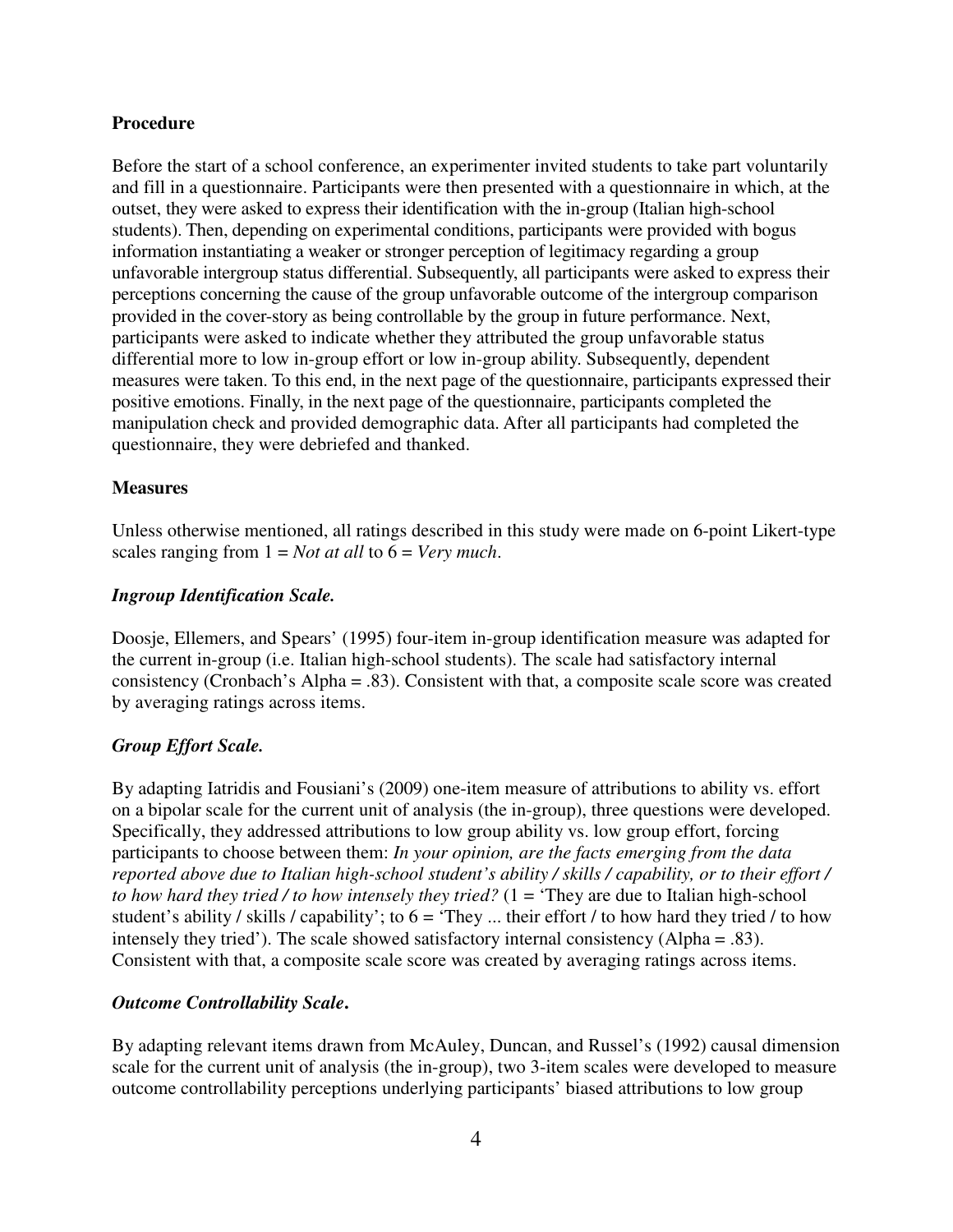effort. Participants were presented with one bipolar 6-point scale (as adapted from the three item of the corresponding subscale in McAuley et al.'s measure) anchored in their extremes by opposing possible causes of the group unfavorable outcome establishing the intergroup status differential. This bipolar scale measured perceived outcome controllability by the group (*Is the cause* . . . 'uncontrollable'  $[ = 1]$  vs. 'controllable'  $[ = 6]$ ).

## *Positive affect.*

Self-reported positive affect was assessed with an affect adjective list. Participants were asked to indicate the extent to which each of five positive emotion adjectives *(happy, proud, calm, cheerful, satisfied)* applied to how they were feeling. Finally, a positive affect index was constructed by averaging each participant's score for the items  $(M = 4.49, SD = 1.23)$ . The scale had satisfactory internal consistency (Alpha = .80).

#### *Manipulation Check.*

Perceived legitimacy of the intergroup status differential was assessed. To this end, participants were asked to answer three items (*I think it is justified / ...right... / ...legitimate that Italian highschool students are considered worse in their past sports performance than French ones*; Alpha  $= .86$ ).

## **RESULTS AND DISCUSSION**

#### **Preliminary Analyses**

First, a one-way Analysis of variance (ANOVA) ascertained that the level of in-group identification did not differ across the different experimental conditions (Low-legitimacy:  $M =$ 4.50, *SD* = 1.00, High-legitimacy: *M* = 4.27, *SD* = 0.86); *F*[1, 83] = 0.68, *ns*). Preliminary analyses including participant sex in the design revealed no statistically significant main effects or interactions involving this factor (all *F*s < 2.79, *ns*). Thus, participant sex was omitted from later analyses.

An ANOVA (effect coding for the legitimacy manipulation: 'low' = -1, 'high' = +1; in-group identification: continuous regressor) on the legitimacy manipulation check scores revealed parameter estimates showing a significant main effect of legitimacy  $(F[1, 83] = 12.27, p = .002)$ , and no other effects  $(Fs[1, 83] < 0.50, p s > .48)$ . As intended, participants in the high-legitimacy condition ( $M = 3.80$ ,  $SD = 0.94$ ) perceived the group unfavorable intergroup status differential as being more legitimate than participants in the low-legitimacy condition  $(M = 2.84, SD = 1.24)$ .

#### **Outcome Controllability Attributions**

First, positive affect scores were regressed on the effect-coded legitimacy (low =  $-1$ , high =  $+1$ ) manipulation and the standardized continuous measure of in-group identification in Step 1, and the interaction involving these variables in Step 2. Statistical significance of main and interaction effects was evaluated at the respective step of their entrance in the model. Results revealed significant main effects for legitimacy  $(t/84) = -2.18$ ,  $p = .03$ ) and the significant interaction of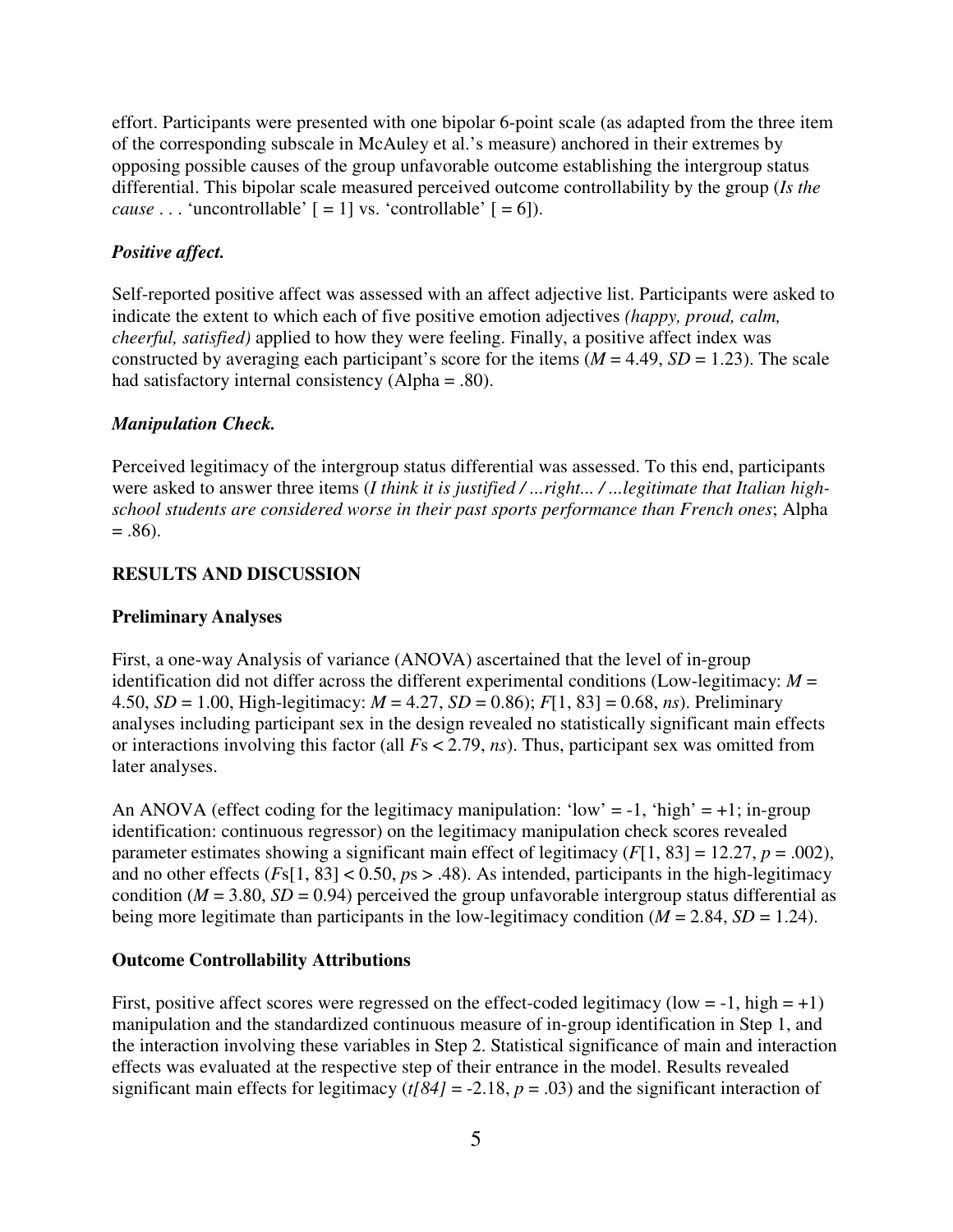identification and legitimacy also emerged ( $B = -1.00$   $SE = .38$ ,  $t[84] = -2.96$ ,  $p = .004$ ). To better understand the nature of this interaction, simple-slopes analyses were conducted at 1 standard deviation below and above the mean of in-group identification (cf. Aiken & West, 1991). Replicating prior research (e.g., Costarelli, 2012), at a lower level of in-group identification there was no evidence that legitimacy influenced positive affect  $(B = 0.88, SE = .84,$  $t[41] = 1.04$ ,  $p = .31$ ). By contrast, at a higher level of in-group identification there was evidence that legitimacy influenced positive affect  $(B = 0.57, SE = .28, t[43] = 2.01, p = .04)$ . Specifically, strongly identified participants experienced more positive affect to the extent that they perceived the group-unfavorable outcome of intergroup comparisons as being less legitimate. The simpleregression (or correlation) coefficients in the two legitimacy conditions were statistically different from each other (Fisher's  $Z = -2.61$ ,  $p = .005$ , one-tailed).

Next, we tested our hypothesis that the above effects observed among high-identification participants under conditions of social identity threat are driven by perceived controllability of the group-unfavorable outcome of intergroup comparisons. To this end, we conducted a first mediation analysis (Baron & Kenny, 1986). The first analysis revealed that legitimacy influenced high identifiers' positive affect *(see above)*. The second regression showed that high identifiers perceived the social identity-threatening outcome of intergroup comparisons as being more controllable in future group performance when they also viewed it as being less legitimate  $(B = -1)$ 0.32,  $SE = .15$ ,  $t[43] = -2.09$ ,  $p = .04$ ). The third analysis revealed that, among high identifiers, when legitimacy and controllability (the mediator) were simultaneously entered in a regression model predicting positive affect, the path from controllability to positive affect was significant  $(B= 0.38, SE = .16, t[43] = 2.36, p = .02)$ . However, the direct path from legitimacy to positive affect was no longer reliable (B= 0.41, *SE* = .27, *t*[43]= 1.50, *p* = .14).

#### **Low Effort Attributions**

Once ascertained that the effect of legitimacy on positive affect among high identifiers was mediated by perceived controllability of the threatening outcome of intergroup comparisons, we tested our hypothesis that low-effort attributions for the outcome mediates the effects of controllability. To this end, a second mediation analysis was conducted among high identifiers. The first analysis revealed that legitimacy was a negative predictor of controllability *(see above, Regression 2)*. The second regression showed that the social identity-threatening outcome of intergroup comparisons was perceived as being more controllable in future group performance to the extent that it was attributed more to low group effort than ability  $(B = .35, SE = .16, t[43]$ 2.12,  $p = .04$ ). The third analysis revealed that, when legitimacy and low-effort attributions (the mediator) were simultaneously entered in a regression model predicting controllability, the path from low-effort attributions to controllability was significant (B= 0.30, *SE* = .08,  $t[43]$ = 3.52,  $p =$ .001). However, the direct path from legitimacy to controllability was no longer reliable (B= 0.25,  $SE = .16$ ,  $t[43] = 1.60$ ,  $p = .11$ ). Consistent with these results, when the third analysis of the first mediation analysis above was repeated and legitimacy, controllability (the first-order mediator), and low-effort attributions (the second-order mediator) were simultaneously entered in a regression model predicting positive affect, the path from low-effort attributions to positive affect was significant ( $B = 0.28$ ,  $SE = .11$ ,  $t[84] = 2.02$ ,  $p = .05$ ). However, the direct path from controllability to positive affect was no longer reliable  $(B= 0.15, SE = .12, t[84] = 1.24, p = .21)$ .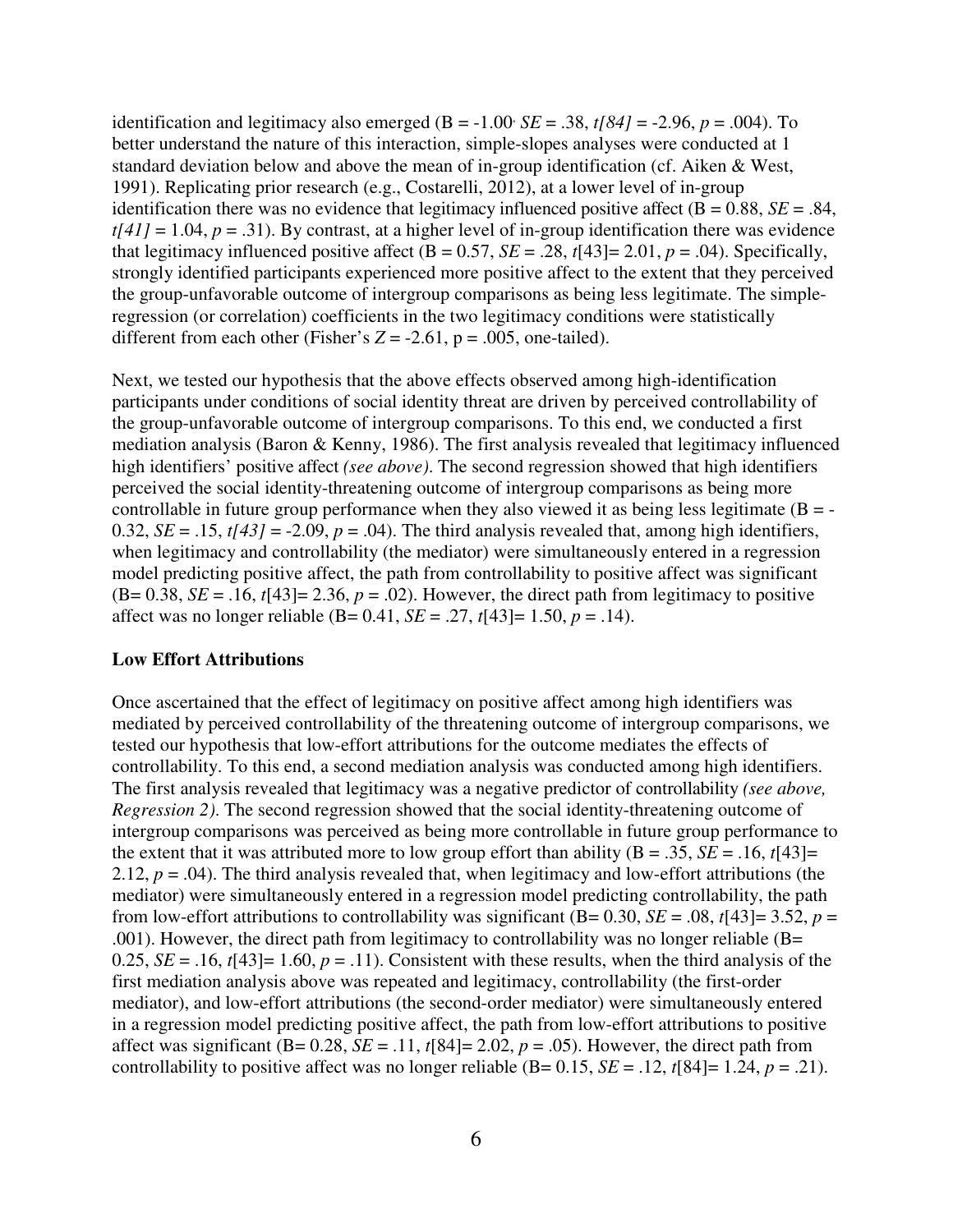The findings in the current research add in several ways to the literature on the self-protective function of causal attributions to effort rather than ability. First, the present work provides novel evidence with reference to biased attributions to low group effort (rather than ability) as a mediator of perceived outcome controllability by the in-group. As such, this sheds new light on the role played by perceived illegitimacy of intergroup status differentials for those attributional processes that take place in contexts where people who are highly identified with their group perceive the value of their social identity as being questioned (see Barreto & Ellemers, 2003). For example, these findings may be relevant to future research on 'stereotype threat' (Steele, 1997).

Additionally, the current finding that participants' level of identity-protecting low-effort attributions increased to the extent that the threatening outcome was perceived as being controllable by the group in the future is also of note. Specifically, this suggests that the key attributional characteristic ascribed to identity-threatening outcomes of personal and group action, namely, low controllability, is essentially invariant.

# **REFERENCES**

Aiken, L. S., & West, S. G. (1991). *Multiple Regression: Testing and interpreting interactions*. Newsbury park, CA: Sage.

Bandura, A. (1997). *Self-Efficacy: The Exercise of Control.* New York: W. H. Freeman.

Baron, R. M., and Kenny, D. A. (1986). The moderator-mediator variable distinction in social psychological research: Conceptual, strategic, and statistical considerations. *Journal of Personality and Social Psychology, 51*, 1173-1182.

Barreto, E., and Ellemers, N. (2003). The effects of being categorized: The interplay of internal and external social identities. *European Review of Social Psychology*, *14*, 139-170.

Bernhardt, P. C., Dabbs, J. M., Jr., Fielden, J. A.. and Lutter, C. D. (1998). Testosterone changes during vicarious experiences of winning and losing among fans at sporting events. *Physiology and Behavior*, *65*, 59-62.

Costarelli, S. (2012). Coping with intergroup threat via biased attributions to low group effort. *Social Psychology, 43(1*), 47-59.

Covington, M. V., and Omelich, C. (1981). As failures mount: Affective and cognitive consequences of ability demotivation in the classroom. *Journal of Educational Psychology, 73,* 796-808.

Doosje, B., Ellemers, N., and Spears, R. (1995). Perceived intragroup variability as a function of group status and identification. *Journal of Experimental Social Psychology, 31(5*), 410-436.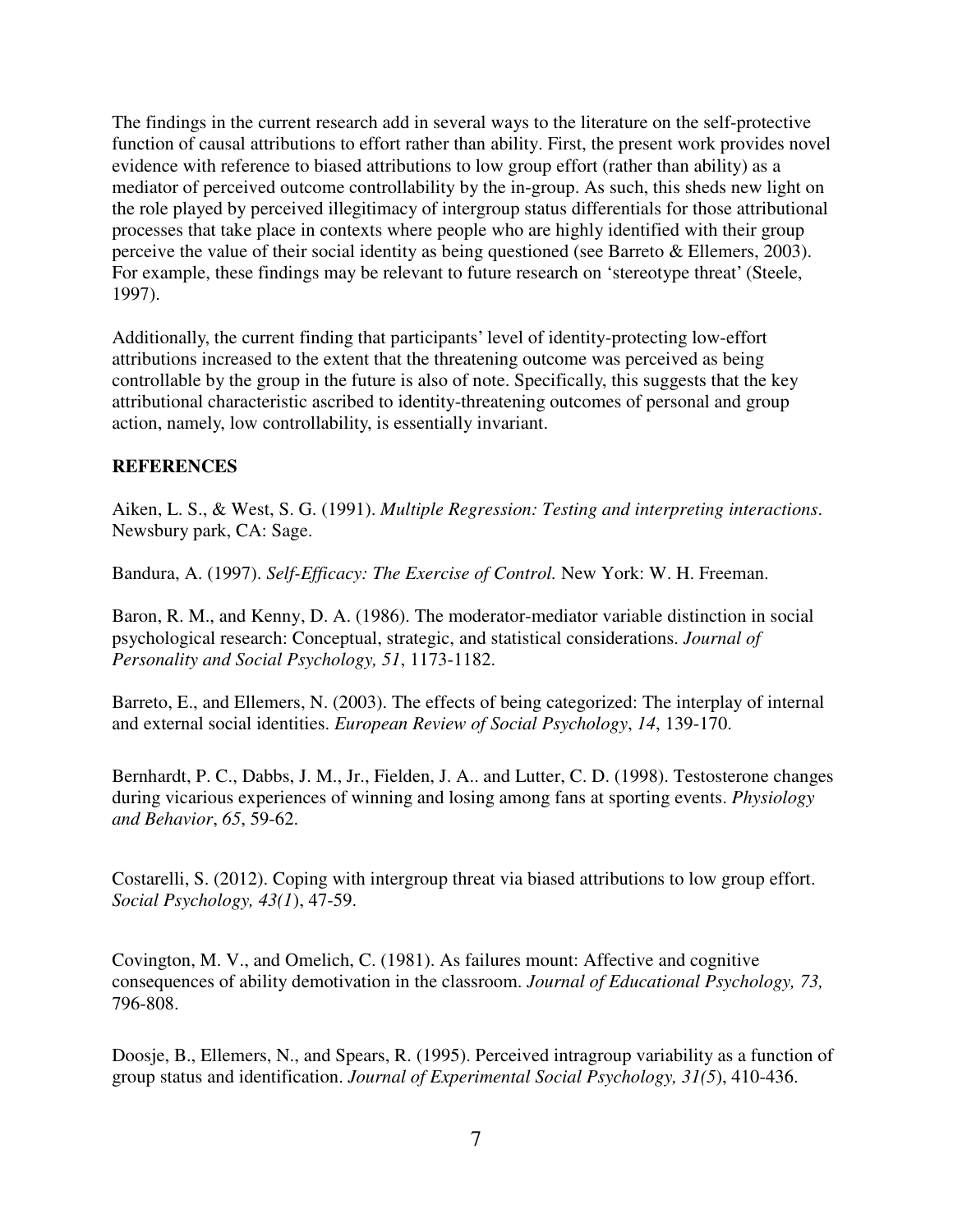Ellemers, N., and Barreto, E. (2001). The impact of relative group status: Affective, perceptual, and behavioral consequences. In R. Brown and S. Gaertner, (Eds.), *The Blackwell Handbook of Social Psychology*. (Vol. 4, pp. 324-343). Oxford: Blackwell.

Feick, D., and Rhodewalt, F. (1997). The double-edged sword of self-handicapping: Discounting, augmentation, and the protection and enhancement of self-esteem. *Motivation and Emotion, 21,* 147-163.

Hewstone, M. (1990). The 'ultimate attribution error'? A review of the literature on intergroup causal attribution. *European Journal of Social Psychology, 20,* 311-335.

Hirt, E., Zillman, D., Erickson, G., and Kennedy, C. (1992). The Costs and Benefits of Allegiance: Changes in Fans Self-ascribed Competencies after Team Victory versus Team Defeat. *Journal of Personality and Social Psychology*, *63*, 724-738.

Iatridis, T., and Fousiani, K. (2009). Effects of status and outcome on attributions and just-world beliefs: How the social distribution of success and failure may be rationalized. *Journal of Experimental Social Psychology, 45(2),* 415-420.

Jetten, J., Spears, R.; and Postmes, Tom. (2004). Intergroup Distinctiveness and Differentiation: A Meta-Analytic Integration. *Journal of Personality and Social Psychology, 86(6),* 862-879.

Janoff-Bulman, R. (1979). Characterological versus behavioral self-blame: Inquiries into depression and rape. *Journal of Personality and Social Psychology, 37(10)*, 1798-1809.

Martinko, M., and Moss, S. (2004). An exploratory study of workplace aggression. In M. Martinko (Ed.), *Attribution theory in the organizational sciences* (pp. 133-150). Greenwich, Connecticut: Information Age Publishing.

McAuley, E., Duncan, T. E., and Russell, D. (1992). Measuring causal attributions: The Revised Causal Dimension Scale (CDSII). *Personality and Social Psychology Bulletin, 18*, 566-573.

Nicholls, J. G. (1975). Causal attributions and other achievement-related cognitions: Effects of task outcome attainment value and sex. *Journal of Personality and Social Psychology, 31,* 379- 389.

Ouwerkerk, J. W., Ellemers, N., and de Gilder, D. (1999). In: N. Ellemers, R. Spears, and B. Doosje, Bertjan (Eds.), *Social identity: Context, commitment, content*. Oxford, England: Blackwell, pp. 184-204.

Sherman, D. K., Kinias, Z., Major, B., Kim, H. S., and Prenovost, M. (2007). The group as a resource: Reducing biased attributions for group success and failure via group affirmation. *Personality and Social Psychology Bulletin, 33(8)*, 1100-1112.

Snyder, C.R. (1999). *Coping: the psychology of what works*, Oxford University Press: New York